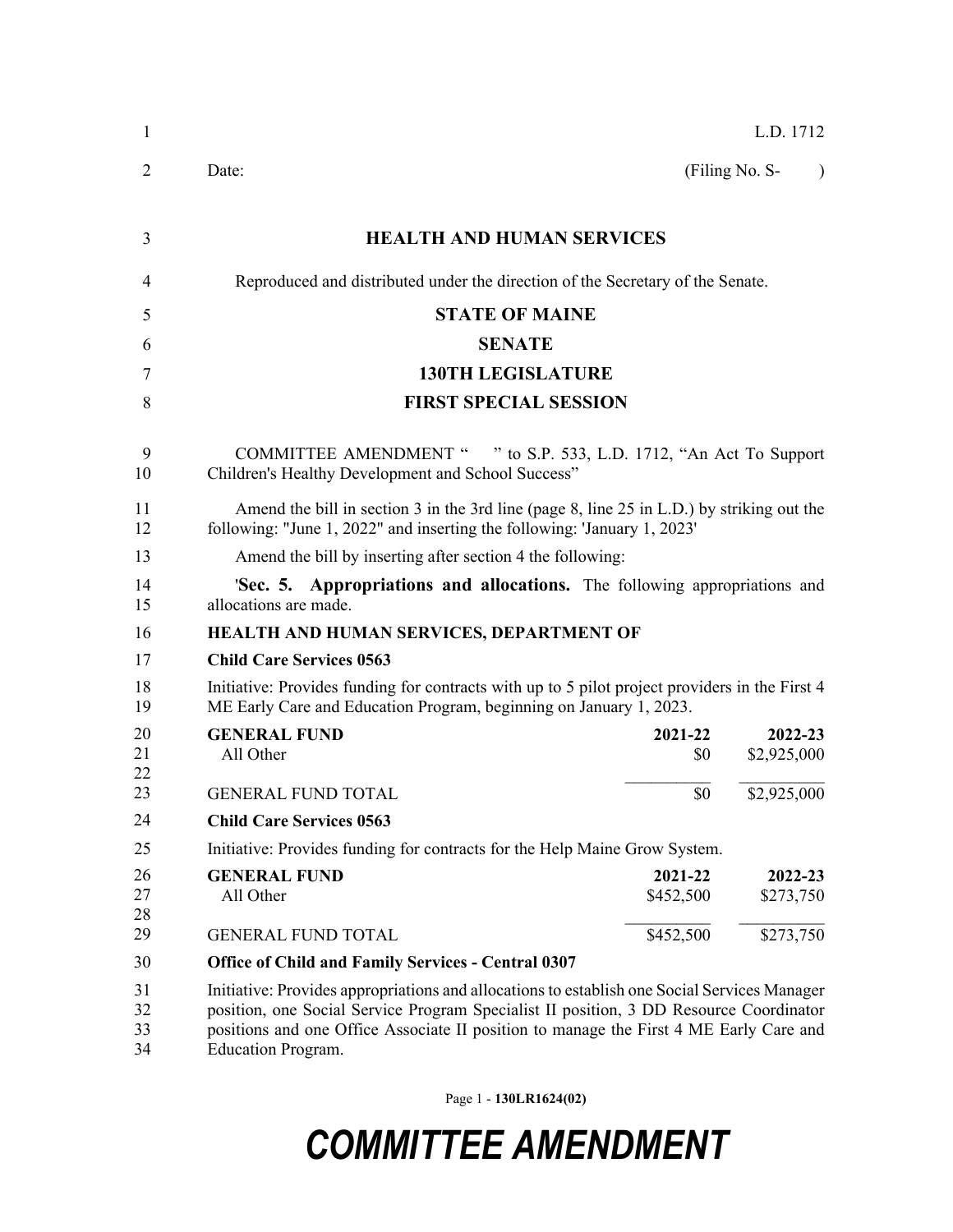COMMITTEE AMENDMENT " " to S.P. 533, L.D. 1712

| 1                    | <b>GENERAL FUND</b>                                                                                                                                                                                                                                                                        | 2021-22     | 2022-23               |  |
|----------------------|--------------------------------------------------------------------------------------------------------------------------------------------------------------------------------------------------------------------------------------------------------------------------------------------|-------------|-----------------------|--|
| 2                    | POSITIONS - LEGISLATIVE COUNT                                                                                                                                                                                                                                                              | 6.000       | 6.000                 |  |
| $\mathfrak{Z}$       | Personal Services                                                                                                                                                                                                                                                                          | \$291,116   | \$406,697             |  |
| $\overline{4}$<br>5  | All Other                                                                                                                                                                                                                                                                                  | \$20,587    | \$27,449              |  |
| 6                    | <b>GENERAL FUND TOTAL</b>                                                                                                                                                                                                                                                                  | \$311,703   | \$434,146             |  |
| 7                    |                                                                                                                                                                                                                                                                                            |             |                       |  |
| 8                    | <b>OTHER SPECIAL REVENUE FUNDS</b>                                                                                                                                                                                                                                                         | 2021-22     | 2022-23               |  |
| 9                    | <b>Personal Services</b>                                                                                                                                                                                                                                                                   | \$113,212   | \$158,160             |  |
| 10<br>11             | All Other                                                                                                                                                                                                                                                                                  | \$14,010    | \$19,037              |  |
| 12                   | OTHER SPECIAL REVENUE FUNDS TOTAL                                                                                                                                                                                                                                                          | \$127,222   | $\overline{$}177,197$ |  |
| 13                   | <b>Office of Child and Family Services - Central 0307</b>                                                                                                                                                                                                                                  |             |                       |  |
| 14<br>15<br>16<br>17 | Initiative: Provides appropriations and allocations to establish one Social Services Manager<br>position, one Social Service Program Specialist II position and one Office Associate II<br>position to manage the Help Maine Grow System and for all contracts required by the<br>program. |             |                       |  |
| 18                   | <b>GENERAL FUND</b>                                                                                                                                                                                                                                                                        | 2021-22     | 2022-23               |  |
| 19                   | POSITIONS - LEGISLATIVE COUNT                                                                                                                                                                                                                                                              | 3.000       | 3.000                 |  |
| 20                   | <b>Personal Services</b>                                                                                                                                                                                                                                                                   | \$148,419   | \$207,463             |  |
| 21<br>22             | All Other                                                                                                                                                                                                                                                                                  | \$10,293    | \$13,725              |  |
| 23                   | <b>GENERAL FUND TOTAL</b>                                                                                                                                                                                                                                                                  | \$158,712   | \$221,188             |  |
| 24                   |                                                                                                                                                                                                                                                                                            |             |                       |  |
| 25                   | <b>OTHER SPECIAL REVENUE FUNDS</b>                                                                                                                                                                                                                                                         | 2021-22     | 2022-23               |  |
| 26                   | <b>Personal Services</b>                                                                                                                                                                                                                                                                   | \$57,719    | \$80,680              |  |
| 27<br>28             | All Other                                                                                                                                                                                                                                                                                  | \$7,060     | \$9,598               |  |
| 29                   | OTHER SPECIAL REVENUE FUNDS TOTAL                                                                                                                                                                                                                                                          | \$64,779    | \$90,278              |  |
| 30                   |                                                                                                                                                                                                                                                                                            |             |                       |  |
| 31                   | <b>HEALTH AND HUMAN SERVICES,</b>                                                                                                                                                                                                                                                          |             |                       |  |
| 32<br>33             | <b>DEPARTMENT OF</b><br><b>DEPARTMENT TOTALS</b>                                                                                                                                                                                                                                           | 2021-22     | 2022-23               |  |
| 34                   |                                                                                                                                                                                                                                                                                            |             |                       |  |
| 35                   | <b>GENERAL FUND</b>                                                                                                                                                                                                                                                                        | \$922,915   | \$3,854,084           |  |
| 36                   | <b>OTHER SPECIAL REVENUE FUNDS</b>                                                                                                                                                                                                                                                         | \$192,001   | \$267,475             |  |
| 37                   |                                                                                                                                                                                                                                                                                            |             |                       |  |
| 38                   | DEPARTMENT TOTAL - ALL FUNDS                                                                                                                                                                                                                                                               | \$1,114,916 | \$4,121,559           |  |
| 39                   | $\pmb{\mathsf{I}}$                                                                                                                                                                                                                                                                         |             |                       |  |
| 40<br>41             | Amend the bill by relettering or renumbering any nonconsecutive Part letter or section<br>number to read consecutively.                                                                                                                                                                    |             |                       |  |

Page 2 - **130LR1624(02)**

## *COMMITTEE AMENDMENT*